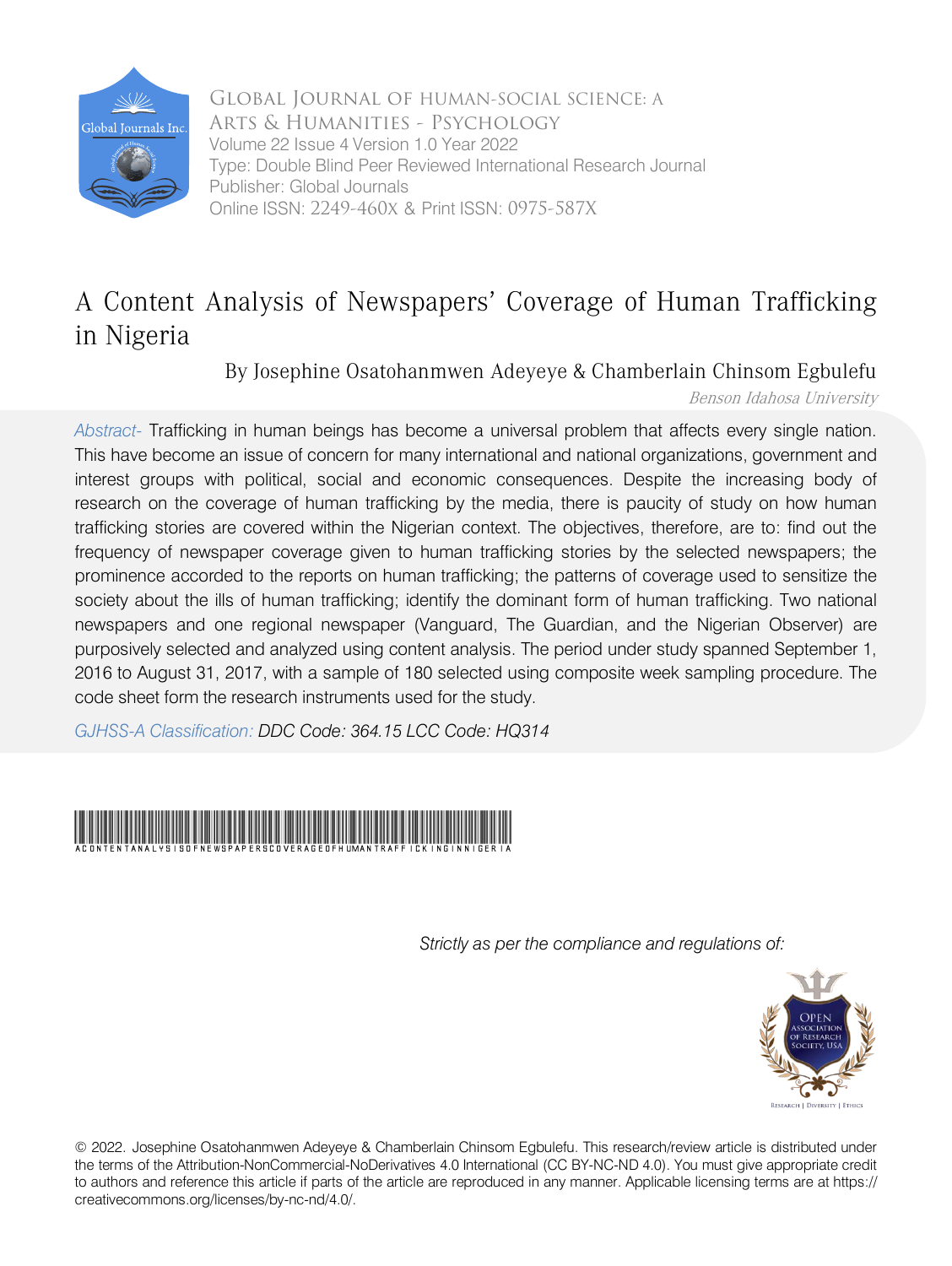# A Content Analysis of Newspapers' Coverage of Human Trafficking in Nigeria

Josephine Osatohanmwen Adeyeye <sup>α</sup> & Chamberlain Chinsom Egbulefu<sup>σ</sup>

Abstract- Trafficking in human beings has become a universal problem that affects every single nation. This have become an issue of concern for many international and national body of recedent of the coverage of human trafficking by the media, there is paucity of study on how human trafficking organizations, government and interest groups with political, social and economic consequences. Despite the increasing body of research on the coverage of human trafficking by the stories are covered within the Nigerian context. The objectives, therefore, are to: find out the frequency of newspaper the society about the ills of human trafficking; identify the coverage given to human trafficking stories by the selected newspapers; the prominence accorded to the reports on abitimant form of national admonstractive national fibric papers.<br>and one regional newspaper (Vanguard, The Guardian, and the human trafficking; the patterns of coverage used to sensitize dominant form of human trafficking. Two national newspapers Nigerian Observer) are purposively selected and analyzed colocide doing componed mode camping procedure. The code sheet form the research instruments used for the study. using content analysis. The period under study spanned September 1, 2016 to August 31, 2017, with a sample of 180 selected using composite week sampling procedure. The Findings revealed that Nigerian newspapers did not give significant attention to the issue of human trafficking due to low frequency in their news coverage; prominence given to human trafficking matters on the lead pages of the newspapers is extremely low when compared to the value given to other issues reported within the same period; 88% of the genre used in the report is straight news and with child dangers of human trafficking by increasing the level of their trafficking as the dominant form of human trafficking reported. Based on these findings, the study recommends, among others, that the media should draw more attention to the reports on the issue.

#### I. Introduction

rafficking in human beings has become a universal problem that affects every single nation and constitutes a grave human rights violation. rafficking in human beings has become a universal<br>problem that affects every single nation and<br>constitutes a grave human rights violation.<br>Conservative estimates indicate that well over 20 million persons globally have been affected directly and indirectly (Atkinson, Curnin & Hanson, 2016). Also, Atkinson, et.al, (2016) reported that this crime births trauma that is diverse in forms to its victims and identified both immediate and long-term physical and psychological harm to its sufferers.

The United Nations (as cited in Smith, 2019) defined trafficking in persons as the recruitment, transportation, transfer, harbouring, or receipt of

persons, by means of threat or use of force or other forms of coercions, of abduction, of fraud, of deception, of the abuse of power or of the position of vulnerability or of the giving or receiving of payments or benefits to achieve the consent of a person having control over another person for the purpose of exploitation. Exploitation shall include, at a minimum, the exploitation of the prostitution of others or other forms of sexual exploitation, forced labour or services, slavery or practices similar to slavery, servitude or removal of organs. Human trafficking is also relatively portrayed or defined as the criminality of trading in human beings, human exploitation, abuse of the soul and body, violation of fundamental human rights, trade of human organs, organized crimes, and the like. The activities of human trafficking are constantly evolving and changing. At present, it is one of the wildest and rapidly advancing forms of organized criminality worldwide (Uchem, 2008).

In the view of Allais (2006) trafficking in human beings is one of the biggest revenue making avenues for planned delinquency in Africa and evidence submits that practically no nation-state of the continent is exempt from this trade in human beings as all African States are affected, involved either as nation-states of origin, transit and or destination. In some scenarios, some states are an aggregation of three dimensions of involvement. It is noteworthy to mention that this trade in humans has been given a boost by borderless developments like the internet, the globalized economy, and the global systems for mobile communication (GSM), which have internationalized human trafficking through the provision of information about sources and demand for slaves. Olube (2015) also asserted that human traffickingrelated activities are either directly or indirectly conducted and span from delicate unsuspecting practices, and methods using platforms such as organized brothels, sex tour arrangements, human trading networks and syndication, involuntary marriage arrangements and cases of bonded labour (p. 20).

Nigeria with population of over 170 million was named one of the top eight countries of origin or human trafficking and is one of the leading African countries in human trafficking with substantial crossborder and internal trafficking (UNODC, 2006). The historical antecedent of human trafficking in Nigeria had been examined by scholars and researchers linking the phenomenon of human trafficking to the Structural

*Author α: Department of Mass Communication, Benson Idahosa University, Edo State, Nigeria. e-mail: jenobakhare@biu.edu.ng Author σ: (Ph.D), Department of Mass Communication, Benson Idahosa University, Edo State, Nigeria.*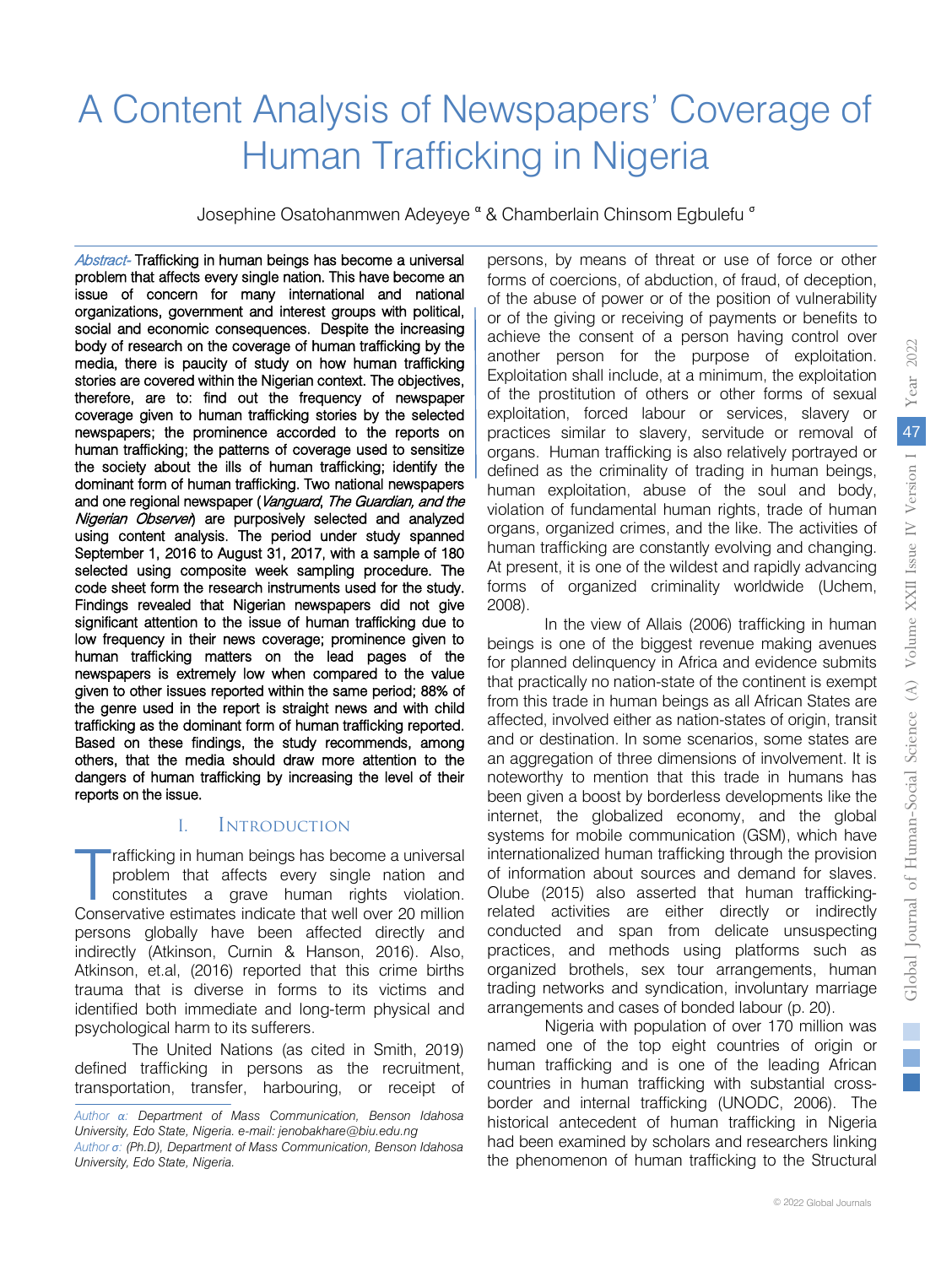conditioned by the World Bank and International Monetary Fund (WB, IMF) for debt ridden countries of Africa to bring economic restoration. However, the policy demanded for cut backs in so many social areas that can benefit the citizens such as Education, Employment, Food, Agriculture, etc (Babawale 2006; Taran and Demaret, 2006; Attoh and Okeke, 2012). Adjustment Programme, a prognosis that was

In Nigeria, human trafficking is multidimensional, which comprises domestic (trafficking within Nigeria from rural to urban communities) and international (trafficking overseas). Nigerian women and children are taken from Nigeria to other West and Central African countries, as well as to South Africa, where they are exploited. Nigerian women and girls are subjected to sex trafficking throughout Europe, and are also recruited and transported to destinations in North Africa, the Middle East and central Asia (Badejo, 2016). Iyanda and Nwogwugwu (2016), posited that there are two different kinds of trafficking that Nigeria is notoriously known for: internal and external trafficking. Internal trafficking is in the form of domestic servitude and street begging, while external trafficking is mostly about sex trafficking and domestic labour. It is also important to note that the dynamics of the trade sometimes differs from one zone to another. For example, Edo/Delta is majorly known for sex trafficking and accounts for 95% of incidence of trafficking in Nigeria. Lagos and Ogun are known for child labour and domestic servitude while Benue and Sokoto for street begging and domestic servitude (CNN 2012, Adepoju, 2005, 2010, TIP Reports 2000-2013). Apart from the fact that, Nigeria is said to be the main supplier of child labour into different parts of the West African sub-region or across much of Africa (Adepoju 2005). There is also evidence suggesting that human trafficking in Nigeria had taken another dimension, as it has incorporated baby selling known as 'Baby factory' (a system which promotes child trafficking by creating room for exploiting young girls with undesirable conception) and organ harvesting (UNESCO, 2006, Salihu and Chutiyami 2016).

Despite these ambiguities, the Nigerian government has not rested on its oars in combating this menace after being ranked third place in the list of human trafficking criminality after trafficking in drugs and economic fraud in the UNESCO 2006 publication. For instance, in 2012, the government collaborated with the European Union and the UNODC to promote awareness about the actuality, perils and consequences associated with irregular migration. The nationwide campaign entitled "I am Priceless", emphasized the consequences accompanying either being smuggled into other nations or being a victim of human trafficking. The slogan of the campaign "I am Priceless" was designed and aimed to communicate and reemphasize the reality of the importance, self-worth and dignity of all mankind

irrespective of race, religion, ethnicity or gender, etc. It was also intended to infuse a sense of liberation and an orientation of empowerment to neutralize adverse information that the victims or potential victims of trafficking had experienced over time or as an aftermath of a trafficking experience (UNODC, 2012).

The issue of human trafficking has attracted and increased media attention and thus provides a case study for researchers because of its composite nature of many crimes that are linked to migration, labour, gender and health issues, human rights and criminal justice (Sanford, Martínez & Weitzer, 2016). According to Santas (2015), the mass media are indispensable in a democratic society and their major role involves feeding the public with accurate, timely and adequate information about trends and happenings in the society. Therefore, as major stakeholders in the Nigeria project, the mass media have a crucial role to play in reporting criminal activities. Given the critical importance of news report in shedding light on societal problem, the study examined how the media covered human trafficking.

#### *a) The Problem*

Over the last two decades, trafficking in human beings has become an issue of concern for many international and national organizations, government and interest groups with political, social and economic consequences. As succinctly put by Nkememna (2009), human trafficking constitutes a cruel deviation from societal norms; a situation where humans are abducted for forced labour, forced prostitution, exploitations and deprivation of human right; and this crime often results in both short- and long-term physical and psychological harm to its victims. In Nigeria, the issue of human trafficking is the third most common crime despite constitutional provisions outlawing slavery and forced labour in Section 34(1) of 1999 constitution. Also, Sections 223-225 of the criminal code which provide sanctions against whoever trades in prostitution or facilitates the transport of human being within or outside Nigeria for commercial purposes (Nkememena, 2009).

Due to the growing prevalence of this problem, this study seeks to explore press coverage of the issue of human trafficking in terms of their severity and complexity which could help draw the attention of both local, national and international communities to have a clear understanding of the heinous activities against humanity and therefore, create an enabling environment for sustainable development. Given the critical importance of news in shaping public attitude, this study becomes important to know the extent to which the press has reported human trafficking incidents in the news by analyzing the coverage of the three Nigerian newspapers.

#### *b) Research Questions*

For the purpose of this study, the following questions were formulated: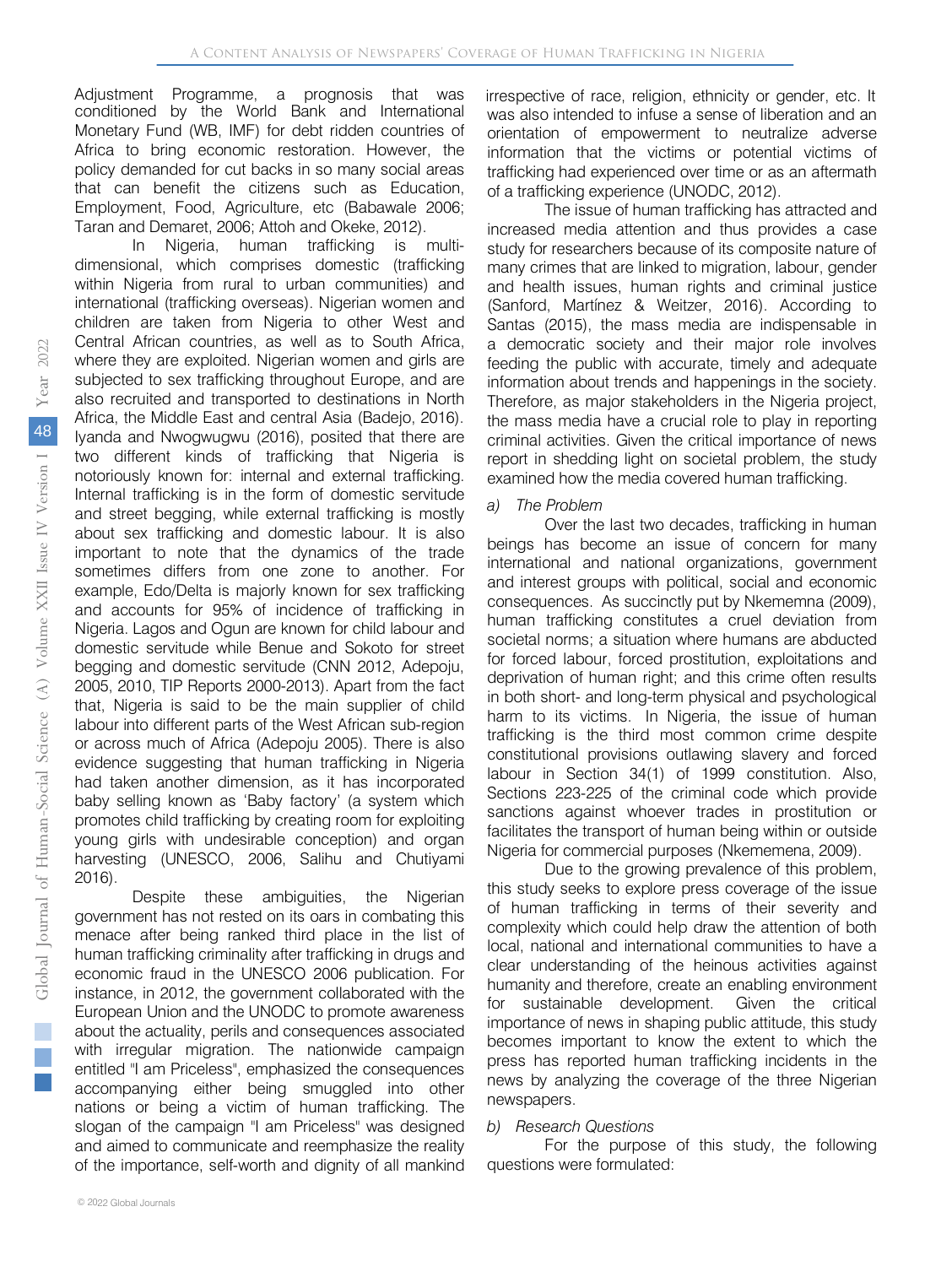- 1. What was the frequency of newspaper coverage given to human trafficking stories by the selected newspapers?
- 2. What was the prominence accorded to the reports on human trafficking?
- 3. What were the patterns of coverage used to sensitize the society about the ills of human trafficking?
- 4. What is the dominant form of human trafficking reported in the selected newspapers?

# II. The Literature

#### *a) Understanding Human Trafficking*

Human trafficking depicts several different things to diverse individuals and groups. Over time this devious trade in human beings has taken varied forms. Historically (chattel servitude, debt bondage, involuntary marriage, agreement slavery, etc.), trafficking in persons has continually involved the obtaining, keeping and using free labour through the application of threat, force and compulsion (Bales, 1999; Wallinger, 2010). Gimba (2005) in Iyanda and Nwogwugwu (2016) aver that trafficking or trade-in human beings entails the act of movement of an individual or persons after having conscripted the person, from one location to a new one using the assurance of offering the individual an employment or a proposal to marriage, often through the use of deceit, falsehood, trickery, coercion or force. From whatever angle the phenomenon is considered, the consistent final outcome of human trafficking is involuntary labour and/or sexual exploitation of the victim either of which Gimba like several other scholars view considers as a major and significant violation of the person's fundamental human rights. According to Nkememena (2009), human trafficking includes all involuntary prostitution, child prostitution, home servitude, unlawful and bonded labour, subservient marriage, dishonest adoption, sex leisure industry and show business, pornography, systematized begging, bodily parts/organ harvesting, and other illegal and criminal activities.

The historic nature of human trafficking in this nation has been studied by academics and there is the belief in some quarters that the issue of human trafficking is significantly connected to the Structural Adjustment Programme. The structural adjustment programme was designed and recommended by the World Bank and the International Monetary Fund to bring economic restoration to the countries of the African continent that were neck-deep in debt. The requirements of the policy, however, necessitated cutbacks in several social areas that were of benefit to the citizenry especially in areas such as food, agriculture, education, and employment etc. (Babawale, 2006; Taran & Demaret, 2006, Attoh & Okeke, 2012). The different types of trading in human beings

according to the Trafficking in Persons (TIP) Report cited in Badejo (2016, p.27) are summarized as sex trafficking, child sex trafficking, forced labour, forced child labour, bonded labour, domestic servitude, organ trafficking, child soldiers, forced marriage, servile marriage. There exists also some variants of trafficking which may consist of using victims of human trafficking for spiritual rituals (see: Fitzgibbon, 2003; U.S Department of State, 2006; Kamala, et.al, 2001) as cited in Oppong (2012, p. 40). As stated by Oppong (2012) this form of trafficking for rituals, sometimes involves the religious priests using the trafficked victims for involuntary labour while in some circumstances they may utilize their bodily organs for prescribed religious rituals (Oppong, 2012).

Gleaning from the literatures, factors forcing human trafficking are illiteracy, lack of knowledge, greediness, the absence of opportunities, inequity, gender-induced cultural biases, ignorance, growing unemployment and underemployment, poverty (a principal driving force), and large family size, absence of government support etc. Other factors include the high demand for cheap labour from overseas, the absence of a political commitment, weak porous and permeable borders, the absence of a strong political will, low access to education, sex-selective/discriminative migration policies, disruption of the supportive system, traditional community attitude, manipulation of religious rituals, HIV and AIDS, insecurity and insurgency, the loss of parents or guardians, ie. orphans, human deprivation, etc. (Moore, 1994; ILO, 2004, Osakwe & Olateru-Olagbegi, 1999a, De Dios,1999; Aghatise, 2002, Adepoju, 2000, 2005, 2010, UNESCO, 2006; UNODC, 2006; Eghafona, 2009; Attoh, 2009). Fundamentally, some identified undeniable causes of human trafficking are: biting poverty, the quest for migration for both study and work in better cities and overseas, battles, defective and weak legal system, absence of sufficient legislative regulations, the lack of a political will on the part of government etc. (Adepelumi, 2015; Okeshola & Adenuga, 2018).

#### *b) Human Trafficking and the Media*

The media is considered as the 'fourth estate because it is an authoritative tool in influencing societal opinion and uplifting awareness concerning a matter or an issue (UN.GIFT, 2008). According to Baran and Davis (2000), the world appears different to diverse person's subjects both to their own personal interest and also on the map drawn for them by the publishers of the newspapers they read. Thus, the press helps to shape the thought of the people based on their news reports, which means there is a correlation between press reports and the public view and ranking of issues in society. Habte (as cited in Olube, 2015) affirms that the media has the capacity to influence and define the perception, beliefs and attitudes of individuals and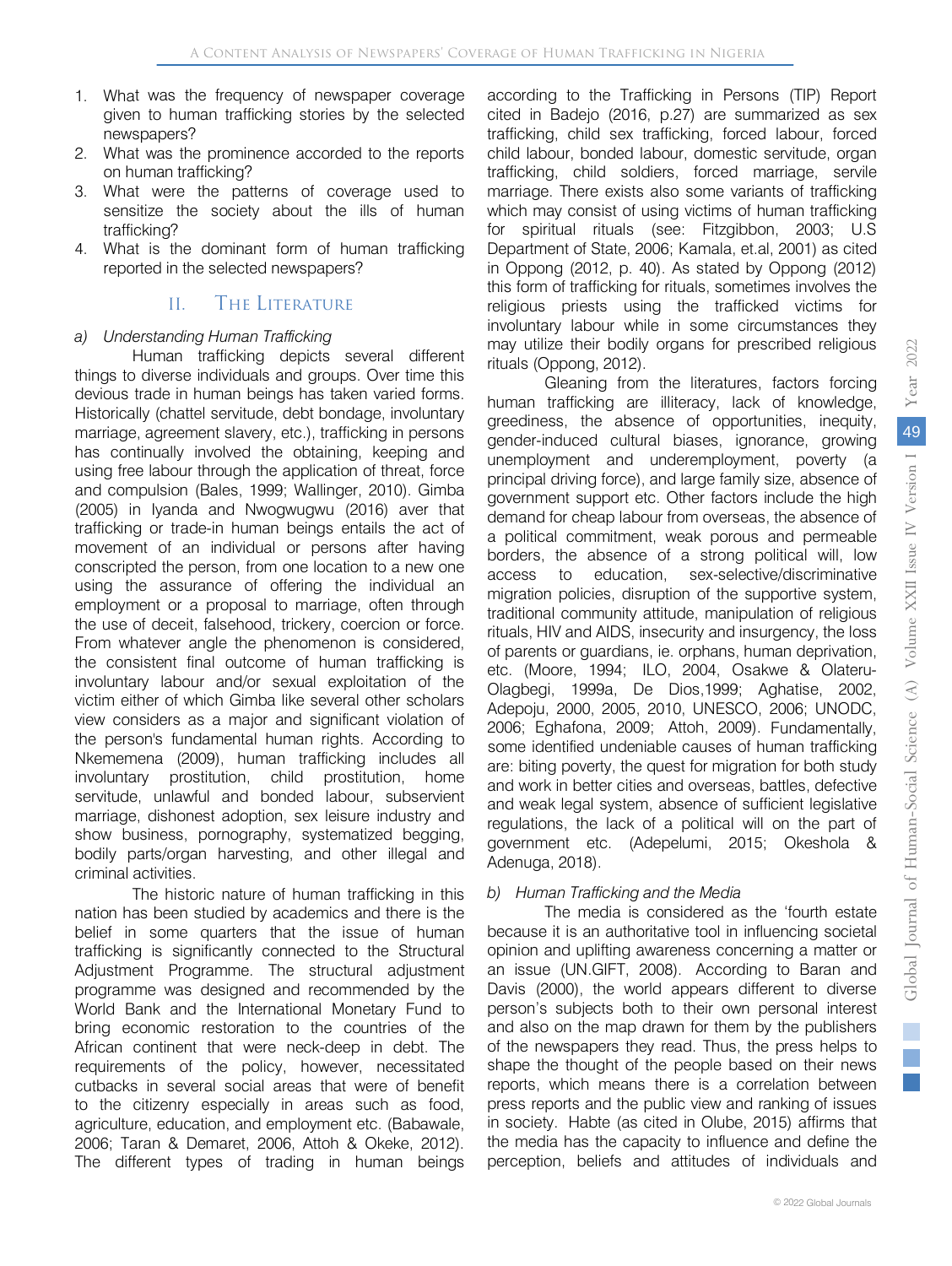society. The media also has the capacity for educating individuals and society on the hazards of involving in human trafficking and other associated crimes as well as the consequences of these crimes. Njoku (1994) reiterates that the media is very well known for its surveillance function through the monitoring of events and reporting them to the appropriate audience. In the issue of human trafficking, he affirmed that, the media is making a lot of efforts in reporting news stories about the phenomenon and creating awareness about its sudden upsurge. For example, educating parents on the dangers of sending their children away to guardians and foster parents. But a lot more needs to be done by media reports on apprehended culprits of human trafficking; and that the report should not be allowed to fade into obscurity as a result of political and financial challenges. Such reports should be followed up; the trails of these cases should be followed until it gets to its logical conclusion.

Leighley (2004) remarks that apart from shaping the perspective of individuals, institutions and society, the mass media further functions as a determinant of the issue(s) to which government would attend. It is known that whenever issues/events are exposed in the public space as news, the citizenry and the government of the day becomes conscious of the problems and issues raised. Consequently, the government swings into action to address the situation in tandem with its constitutional purpose of societal good for all and the state. This response of the government is however hugely dependent on the degree of prominence accorded the issues and events at hand by the mass media. In this sense, the mass media decides and regulates what and what issues will be attended to by the government or otherwise (Leighley, 2004). It is therefore the extent of the prominence of attention the media gives to human trafficking stories, viz - a - viz other issues that would determine the public response, value and the attention that society would place on the stories.

As expected, the general public awaits the media to enlighten and update them to understand the issue of human trafficking. Thus, the media wields the power to influence public learning and to dictate the opinion of the public through the news and language expressed and shared (Borer, 2015; Wallinger, 2010). The function of the mass media is therefore important for the promotion of responsiveness and precisely notifying the community on issues of trading in human beings. The principal purpose is to battle and avert this phenomenon and sensitizing society on the potential risks as a problem threatening all citizens (Esdras, 2016).

#### *c) Media Coverage of Human Trafficking*

Media attention on the issue of trafficking in human beings has grown progressively since the setting in of the new millennium. The coverage of the subject matter by the broadcast and print industry further increased from around the year 2005 and has continued to increase continually since that time (Farrell & Fahy, 2009; Austin & Farrell, 2017). The media is a powerful force when it comes to developing our understanding of the world, and human trafficking is not exempt. While different forms of news transmittance are being utilized, newspapers are still important in shaping what we, as a society, understand about social issues. Social issues and their presentation in media matter because they influence public interests, perceptions, and positions (Smith, 2019; Curtis, 2012).

Irrespective of the problematic nature of human trafficking, scholars have assessed media coverage/ framing of human trafficking in several countries and across different news media. Studies on media coverage of human trafficking has been conducted globally and locally, which includes but not limited to the following researches (Farrell & Fahy, 2009; Nkememena, 2009; Pajnik, 2010; Gulati, 2011; Egbo, 2011; Marchionni, 2012; Johnson, Friedman & Shafer, 2014; Borer, 2015; Stanford, Martizez & Weitzer, 2016).

Researches that have explored media coverage of human trafficking, showed that newspapers gave significant attention to issues on human trafficking, even as they fail to offer adequate explanations to trafficking issues in general (Marchionni, 2012; Sobel, 2014; Borer, 2015; Stanford et. al., 2016; Gregorious & Ras, 2018). Sobel (2014) studied the English- language news coverage of human trafficking in the USA, India, and Thailand and found out that there was an increased in the volume of coverage of the issue after the treaty, was more localized. Also, Borer (2015) examined media coverage of trafficking in human beings and the study showed plenty of related messages on trafficking inside the print industry. Stanford et. al. (2016) expanded an earlier work of Gulati's 1980-2006 time period which was a content analysis of news reports on trafficking in persons published by the New York Times and the Washington Post during the period 2012-2013. Their research established that there was an increase in the number of articles published each year compared to Gulati's study. While Gregoriou and Ras (2018) study found that UK newspaper coverage of human trafficking steadily increased between the year of 2000 and 2016. These findings contrasted with that of Nkememena (2009) who studied two Nigerian newspapers (*Daily Sun and Vanguard*) over a period of twelve months. Findings from the study revealed that the selected newspapers did not give adequate consideration to the evils of trafficking. This is due to the low incidence scores ranging between 1-5 times in media reports concerning child trafficking with less magnitude accorded to news stories in the sampled newspapers. Sanders and Godoy (2002) opined that there is need to increase societal awareness concerning issues that may affect children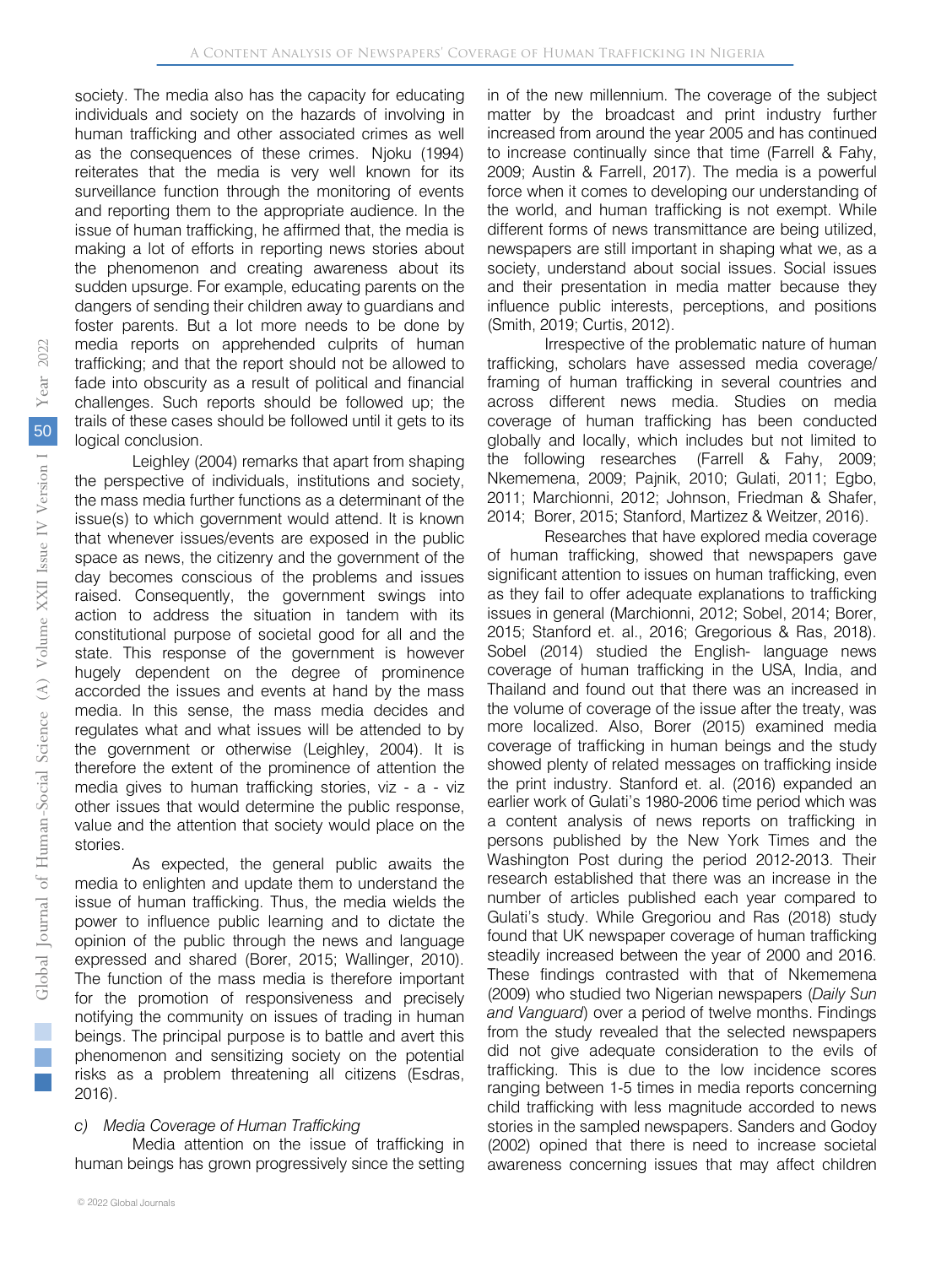and that the prevention of child trafficking comprises changing the citizenry orientation, attitude, belief and circumstances both at the individual and community levels as this is aimed to discourage human trafficking to occur.

Several studies that analyzed newspaper articles on human trafficking found straight news stories as the most used genre in reporting human trafficking issues (Nkememena, 2009; Gulati, 2011; Stanford et. al., 2016; Reichert, Houston-Kolnik, Vasquez, & Peterson, 2018). Stanford et. al. (2016) study showed that most of the 464 articles referencing human trafficking in the their study appeared as news stories (63%), followed by editorials and commentary (18%), mentions of trafficking in a list or transcript (9%), news summaries (6%), and letters to the editor (5%). These results are similar to those found by Gulati (2011) that news stories and editorials/commentary remained the two largest categories. Also, Nkememena (2009) and Reichert et. al. (2018) found out that most of the stories were straight news.

Information on issue focus of an article refers to the form/type of human trafficking referenced and/or the context in which trafficking was discussed. Stanford et. al. (2016) study found that the greatest percentage of articles referred to sex trafficking (64%), followed by articles discussing both sex and labour (13%), and labour only (11%). The remaining articles discussed trafficking in the context of immigration/human smuggling, illegal adoptions, and historical slavery (9%), or did not reference a specific trafficking issue (3%). The prominence of sex trafficking in this article is consistent with other studies, such as those by (Marchionni; 2012; Gulati, 2011; Johnston et al., 2014; Muraszkiewicz, Georgious & Constantinou, 2014; Borer, 2015; Smith, 2019). These researchers interpreted these findings as confirmation that media coverage helped legitimize the dominant view of trafficking, which at that point was characterized mostly as sex trafficking and prostitution by both the U.S. government and the UN. Muraszkiewicz, Georgious and Constantinou (2014) conducted a study to appraise the way the issue of human trafficking is framed within the media in the United Kingdom, Cyprus and Poland. In their study, they discovered that the central discourse surrounding trafficking in human beings in the press was sex exploitation, predominantly prostitution. While Borer (2015) research established that sex trafficking stood out as the most predominant form of trafficking covered by the media. The issue that sex trafficking continues to dominate in media coverage is particularly interesting given that the ILO estimates that there are nine times as many victims of labour trafficking than sex trafficking, and that current statistics from the UN show that more than 50% of trafficking victims in North America are exploited in forced labor (ILO, 2012b; United Nations Office of Drugs and Crime [UNODC], 2014).

While this review of the current literature suggests that much scholarly work has already been conducted regarding media coverage of human trafficking, there is clearly room for additional research. The review however reveals a paucity of studies that analyzed how the media covered human trafficking issues within the Nigerian context. Additionally, by focusing on a research question that is almost entirely unaddressed which has to do with the dominant forms of human trafficking in Nigeria using quantitative analysis and given the depth of such analyses, this study contributes new insight to the growing field of research.

## III. Theoretical Underpinning

The study is premised on the agenda setting theory and social responsibility theory of mass communication.

#### *a) Agenda-setting Theory*

The agenda-setting theory which was first developed by Maxwell McCombs and Donald Shaw in their Chapel Hill study states that the mass media set the agenda for public opinion by highlighting certain issues. The agenda setting theory describes the ability of the news media to influence the salience of topics on the public agenda (Okoro, Ukonu, Odoemelam and Eze, 2015). Wimmer and Dominick (2005) argues that agenda setting examines the relationship between media priorities and audience priorities in the relative importance of news topic. This implies that what news is given priorities to with large prominence and frequency becomes the most important news topic on the public agenda. Folarin (1998) states that agenda setting implies that the mass media pre-determine what issues are regarded as important at a given time in a given society. The element involved in agenda setting according to him includes;

- i. The quality of frequency of reporting
- ii. Prominence given to the reports
- iii. The degree of conflict generated in the report
- iv. Cumulated media specific effects over time (p.78).

This study is anchored on this theory because it helps in explaining how the media raised issues on what to think about. The issue of human trafficking needed to be emphasized seriously with much time and space given to the report that will help form public agenda based on the fact that human trafficking has been universally condemn as a crime against humanity and it's what the society frown at. Okoro et al (2015) affirms the relevance of the theory by stating that it quite appropriate to help us understand the pervasive role of media.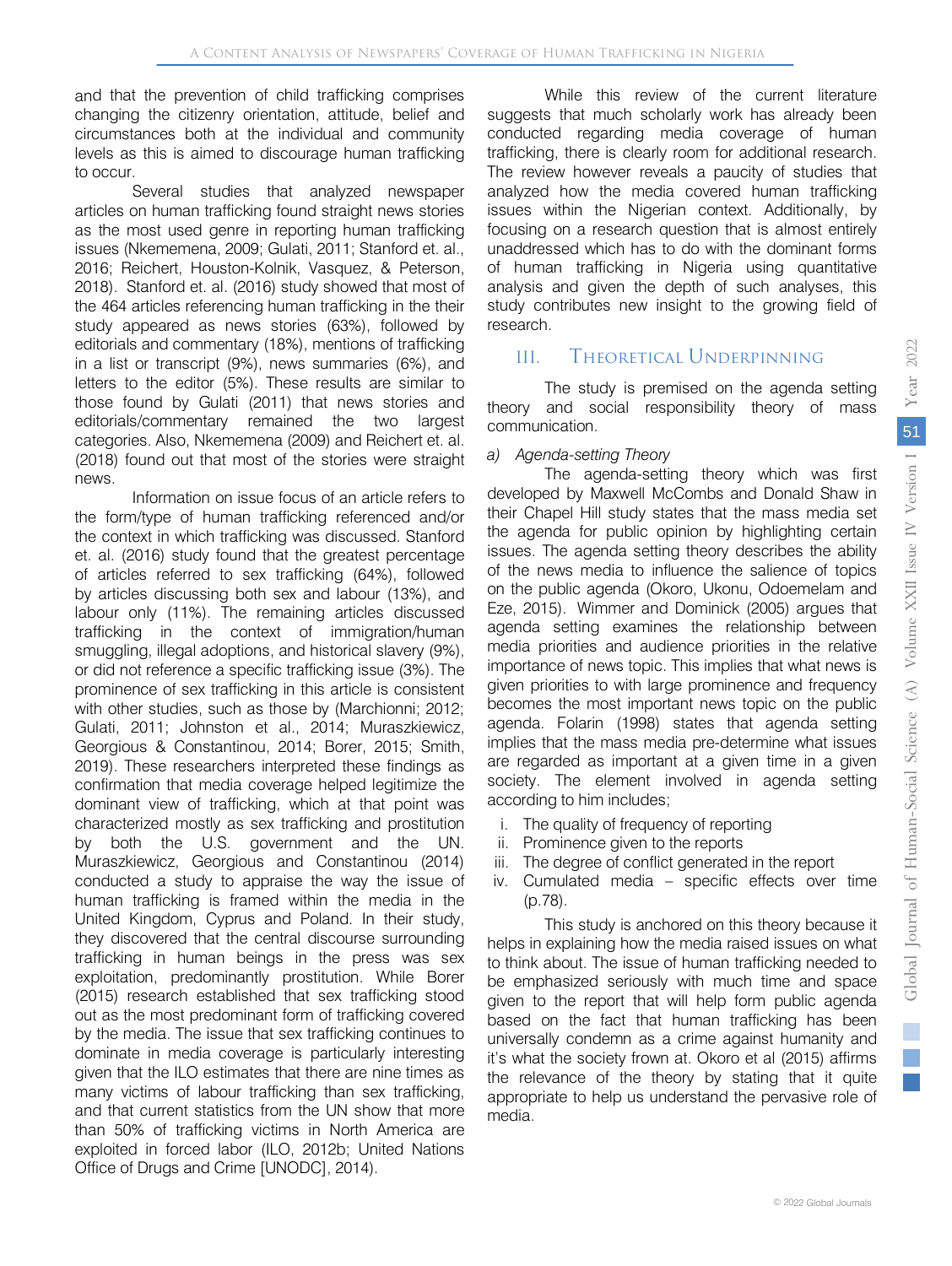#### *b) Social Responsibility Theory*

The study is also anchored on the social responsibility media theory being one of the four normative press theories evolved by Siebert, Peterson and Schramm and is traceable to Hutchins Commission on the freedom of the press (1947). According to Middleton (2009, p.4) as cited in Oboh (2016, p.2)

'The social responsibility theory was presented as the third theory… alongside Authoritarian, Libertarian and the Soviet-Communist theories. One of the pivotal characteristics of their view is an emphasis on the medias responsibility to use their powerful position to ensure appropriate delivery of information to audiences… if the media fail in carrying out this responsibility, it may be relevant to have a regulatory instance enforce it''

It would be necessary that the commitment of social responsibility be imposed on the media because journalists are expected to have the moral obligation to consider first the interest of the society when making editorial decisions on what to report about regarding the events that occurred in the society (Oboh, 2016). This theory is also relevant to the research work because it emphasizes on morality and the responsibility of the media to be accountable to the people by ensuring appropriate delivery of information to audiences that will help to preserve the dignity of life and not to infringe on it.

## IV. RESEARCH METHOD

The method of content analysis was used to conduct an analysis of hard copies of newspaper articles from three respected sources- *Vanguard, The Guardian* and *The Nigerian Observer,* published between September 1, 2016 and August 31, 2017. The *Vanguard and The Guardian newspapers* were selected based on their national outlook and coverage on national issues while *The Nigerian Observer*; a regional paper was selected based on the high level of human trafficking activities in the state it resides. The study period was chosen basically because of its significance in the area of human trafficking: the year 2016 was selected as the start date because trafficked victims soared from 1,454 to 11,009 as reported by Pathfinder, 2018. The year 2017 is also of great significance as it

was the year the Federal Government designed a fiveyear nationwide action strategic plan document including the first draft of a protocol for identification, safe return and rehabilitation of trafficked persons (U.S. State Department's TIRs, 2018). The content analysis involved a stepped approach. Samples were selected using composite week sampling procedure that yields constructed weeks for each month (Riffe, Aust & Lacy, 1993). A sample of one Monday (drawn at random from the four or five possible Mondays in the month), one Tuesday (drawn from the available Tuesdays), and so on, until all weekdays have been included (Wimmer and Dominick, 2011). To arrive at the editions studied within one year, the edition of the newspaper for the month under investigation were drawn at random- for example, using the month of September, 2016 by picking day  $5<sup>th</sup>$ as one Monday from the possible four or five Mondays in a month, day  $20<sup>th</sup>$ , as one Tuesday from the available Tuesdays and on until all weekdays were included. A total of 180 newspaper editions were selected for the content analysis. This involved an observation of six content elements in the papers, news stories, features, editorials, opinions, cartoons and photographs. These elements constitute the primary journalistic output of news media in Nigeria. Also, categorization scheme were carefully formulated, which includes categories and subcategories under five mutually exclusive dimensions.

Because of our interest to examine the extent of human trafficking coverage in the selected newspapers, we conducted an analysis to find out the number of editions of the newspapers studied that reported human trafficking stories and the total number of human trafficking stories published by the selected newspapers. Also, we compared the frequency of stories dealing with crime issues to other major topics treated in the newspaper stories. Then, we narrowed it down to human trafficking issues to other crime related topics treated in the selected newspaper. We also coded for issue focus (the type/form of trafficking), genres (pattern of coverage), placement and volume (space). The data were analyzed in number with their corresponding percentages.

# V. Results and Discussion of the Research Questions

|  |  | Tab. 1: Newspaper Editions Studied |  |  |
|--|--|------------------------------------|--|--|
|--|--|------------------------------------|--|--|

| Category                                               | Frequency | Percentages |
|--------------------------------------------------------|-----------|-------------|
| Editions of Newspaper with Human Trafficking Report    | 30        | 17%         |
| Editions of Newspaper without Human Trafficking Report | 150       | 83%         |
| ั∩†ล                                                   | 180       | 100%        |

*So urce: Content Analysis 2022*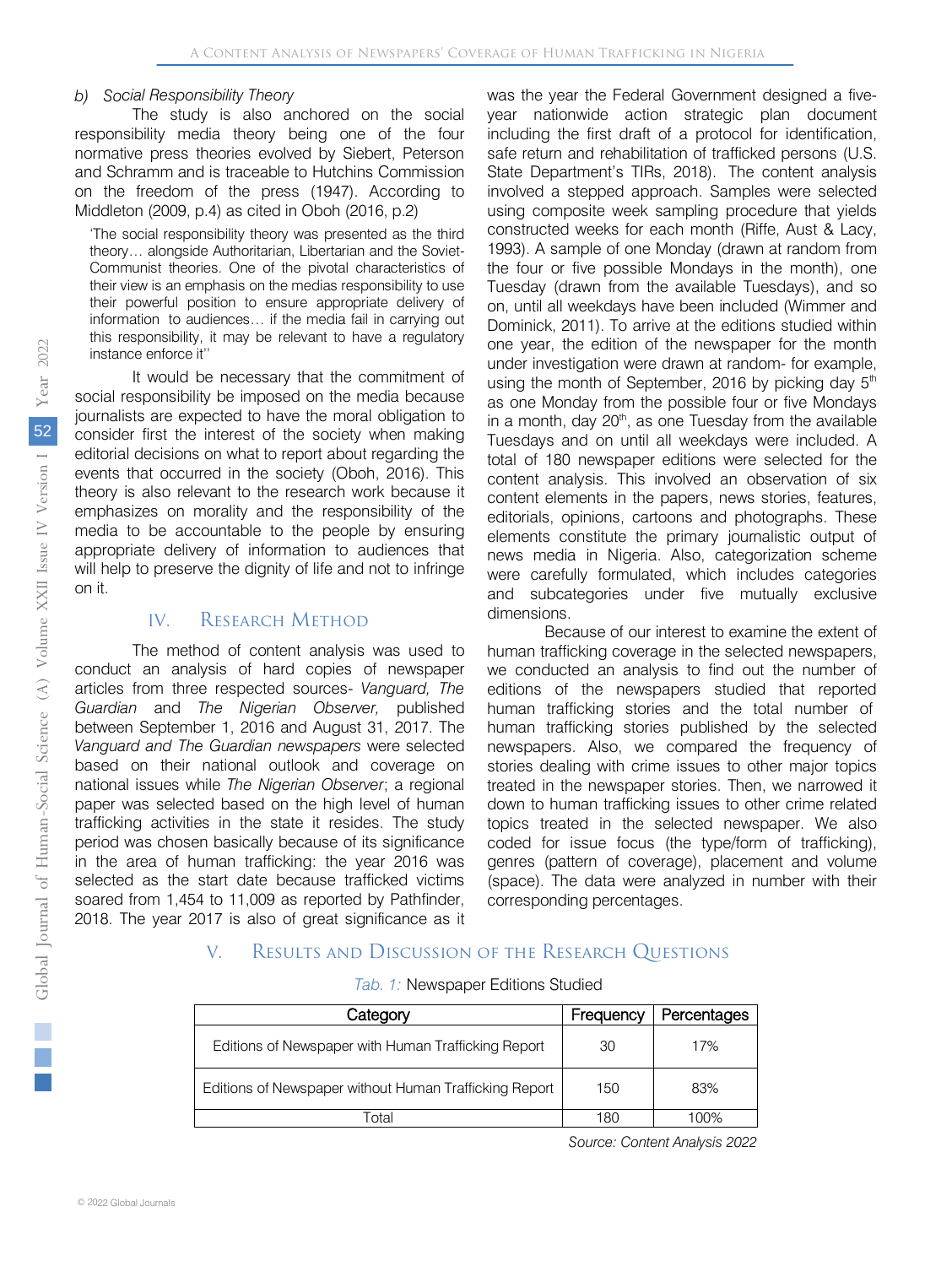The table above gives a vivid breakdown of the total 180 editions of the newspaper studied. Out of which only 30 (17%) editions had stories on human trafficking.

| <b>Newspapers</b>     | Frequency | Percentages |
|-----------------------|-----------|-------------|
| Vanguard              |           | 7%          |
| The Guardian          |           | 31%         |
| The Nigerian Observer |           | 22%         |
| -ิ∩†al                |           | 1በበ%        |

*Tab. 2:* Total Number of Human Trafficking Stories Published by the Newspapers

*So urce: Content Analysis 2022*

The table above shows that a total number of 32 stories were published by the three dailies. Out of this number, *Vanguard* published 15 (47%) stories; *the Guardian* Newspaper published 10 (31%) while *the*  *Nigerian Observer* published 7 (22%) stories. This indicates that *Vanguard* Newspaper published more stories than *Guardian* and *the Nigerian Observer* during the period reviewed.

*Tab. 3:* Distribution of the Selected Newspaper Reports on Major Issues

| Newspapers            | Govt./Politics |     | Security/Law |    | Crime   |    | Education/Health |    | <b>Others</b> |     | Total |      |
|-----------------------|----------------|-----|--------------|----|---------|----|------------------|----|---------------|-----|-------|------|
|                       | No             | %   | No           | %  | No      | %  | No               | %  | No            | ℅   | No    | %    |
| Vanquard              | 688            | 20% | 287          | 9% | 80      | 2% | 146              | 4% | 548           | 16% | 1749  | 52%  |
| The Guardian          | 326            | 10% | 131          | 4% | 52      | 2% | 152              | 5% | 359           | 11% | 1020  | 30%  |
| The Nigerian Observer | 208            | 6%  | 107          | 3% | 22 0.6% |    | 70               | 2% | 194           | 6%  | 601   | 18%  |
| Гоtal                 | 1222           | 36% | 525          | 6% | 154 5%  |    | 368              | 1% |               | 33% | 3370  | 100% |

*Source: Content Analysis 2022*

The table contains the data which shows the major issues carried by the newspapers which includes, government and politics, security and law, crime; education and health and others. The last variable (others) contained newspaper content such as sports, business, economy, technology, amongst others. From the table, the newspapers (*Vanguard, the Guardian and the Nigerian Observer*) content analyzed for the reported 3370 stories in the period under review. Of this figure, 1222 stories (36%) on issues relating to government and politics, 525 (16%) on security and law, 154 (5%) on crime, 368 stories (11%) on education and health while 1101 (33%) was on others. This means that government and politics stories is more reported than crime stories in the newspapers studied.

|                          |                                 |     |                      |                          |                                            | Contents |                                            |     |                      |     |           |  |
|--------------------------|---------------------------------|-----|----------------------|--------------------------|--------------------------------------------|----------|--------------------------------------------|-----|----------------------|-----|-----------|--|
| Newspapers               | Armed<br>Robbery/<br>kidnapping |     | Militancy/<br>Piracy |                          | Boko Haram,<br>Herdsmen/Cattle<br>rustling |          | Child Abuse,<br>Rape/<br><b>Defilement</b> |     | Human<br>Trafficking |     | Total     |  |
|                          | No                              | %   | No                   | %                        | No                                         | %        | No                                         | %   | No                   | %   | No.<br>%  |  |
| Vanguard                 | 40                              | 26% | 4                    | 2%                       | 6                                          | 4%       | 15                                         | 10% | 15                   | 10% | 52%<br>80 |  |
| The Guardian             | 21                              | 14% | 7                    | 5%                       | 9                                          | 6%       | 5                                          | 3%  | 10                   | 6%  | 52 34%    |  |
| The Nigerian<br>Observer | 4                               | 2%  |                      | $\overline{\phantom{a}}$ | 3                                          | 2%       | 8                                          | 5%  |                      | 5%  | 22<br>14% |  |
| Total                    | 65                              | 42% |                      | 7%                       | 18                                         | 12%      | 28                                         | 18% | 32                   | 21% | 154 100%  |  |

*Tab. 4:* Distribution of the Selected Newspaper Reports on Crime

In furtherance to determine the issues the newspapers reported on crime under which human trafficking is subsumed, the study reviewed 154 stories. Of this figure, issues relating to armed robbery and kidnapping were 65 (42%), 11 stories (7%) were carried on militancy and piracy; 18 stories (12%) on boko haram, herdsmen/cattle rustling, 28 (18%) stories were on child abuse, rape and defilement while 32 (21%) were carried on human trafficking. This indicates that

*Source: Content Analysis 2022*

armed robbery and kidnapping is the highest crime stories reported by the newspapers studied.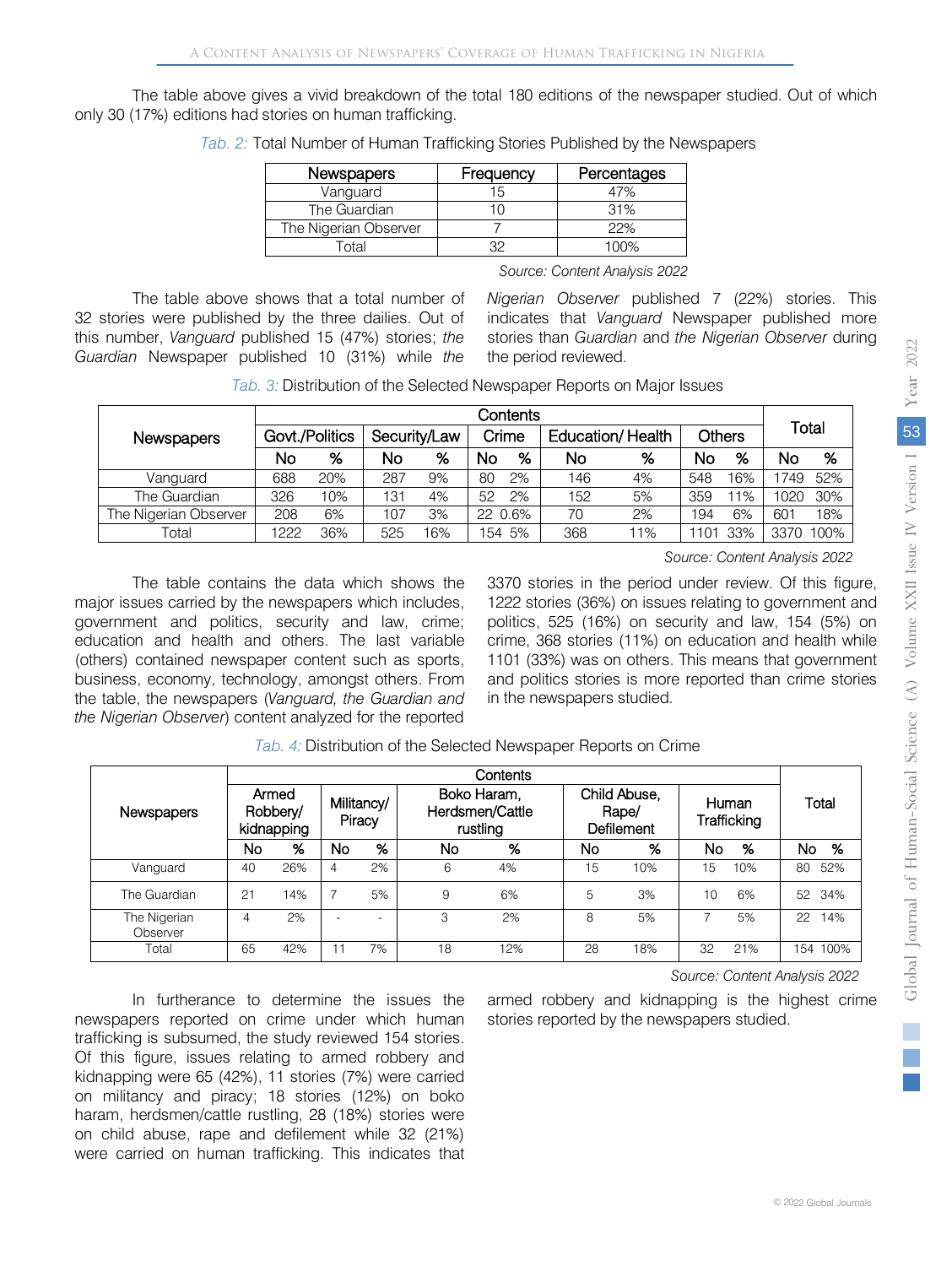| Tab. 5: Distribution of the Selected Newspaper Reports on Human Trafficking |  |
|-----------------------------------------------------------------------------|--|
|                                                                             |  |

|                          | Contents              |      |                 |      |                      |   |                    |                          |                      |      |       |      |
|--------------------------|-----------------------|------|-----------------|------|----------------------|---|--------------------|--------------------------|----------------------|------|-------|------|
| <b>Newspapers</b>        | Labour<br>Trafficking |      | Sex Trafficking |      | Organ<br>Trafficking |   | Forced<br>Marriage |                          | Child<br>Trafficking |      | Total |      |
|                          | No                    | %    | No              | %    | No                   | % | No                 | %                        | No                   | %    | No    | %    |
| Vanguard                 | 2                     | 6.2% | 4               | 13%  |                      |   |                    | 3%                       | 8                    | 25%  | 15    | 47%  |
| The Guardian             | 3                     | 9.3% | 2               | 6.2% |                      |   | 2                  | 6.2%                     | 3                    | 9.3% | 10    | 31%  |
| The Nigerian<br>Observer | 3                     | 9.3% | 2               | 6.2% |                      |   |                    | $\overline{\phantom{0}}$ | 2                    | 6.2% |       | 22%  |
| Total                    | 8                     | 25%  | 8               | 25%  |                      |   | 3                  | 9%                       | 13                   | 41%  | 32    | 100% |

*Source: Content Analysis 2022*

The table above, shows the forms of human trafficking stories reported by the newspapers. Stories on labour trafficking accounted for 8 (25%) stories, sex trafficking stories were also 8 (25%), 3 stories (9%) were on forced marriage and those on child trafficking were

13 (41%), while no report were carried on the menace of organ trafficking. This indicate that child trafficking is the highest form of human trafficking stories reported by the newspapers reviewed.

|                       |                   |       |             | Placement |                  |   |    |                           |              |
|-----------------------|-------------------|-------|-------------|-----------|------------------|---|----|---------------------------|--------------|
| Newspapers            | <b>Front Page</b> |       | Inside Page |           | <b>Back Page</b> |   |    | Human trafficking Reports | Total Issues |
|                       | No                | %     | No          | %         | No               | % |    |                           |              |
| Vanguard              |                   |       | 15          | 0.4%      |                  |   | 15 | 0.4%                      | 1749         |
| The Guardian          |                   | 00.3% | 9           | 0.3%      |                  |   | 10 | 0.3%                      | 1020         |
| The Nigerian Observer |                   | 00.3% | 6           | 0.2%      |                  | - |    | 0.2%                      | 601          |
| Total                 |                   | 0.1%  | 30          | 0.9%      |                  |   | 32 | 1%                        | 3370         |

| Tab. 6: Prominence attached to Reports on Human Trafficking |  |  |
|-------------------------------------------------------------|--|--|
|                                                             |  |  |
|                                                             |  |  |

*Source: Content Analysis 2022*

The data displayed in the table above shows the prominence given by the selected papers to the report on human trafficking. From the total number of 3370 stories published, only 32 stories were on human trafficking with meager (1%) prominence. With reference to their placement, stories on inside page has the highest score 30 (0.9%), followed by 2 (0.1%) stories at the front page while there is no stories on human trafficking on the back page of the Nigerian dailies. Notwithstanding, one can infer that prominence given to human trafficking matters on the lead pages of the newspapers is extremely low when compared to the value given to other issues reported within the same period.

|  | Tab. 7: Pattern of Coverage on Human Trafficking |  |
|--|--------------------------------------------------|--|
|--|--------------------------------------------------|--|

|                       |             | Items |                          |                          |           |                          |                |      |                          |                          |       |                          |       |      |
|-----------------------|-------------|-------|--------------------------|--------------------------|-----------|--------------------------|----------------|------|--------------------------|--------------------------|-------|--------------------------|-------|------|
| Newspapers            | <b>News</b> |       | <b>Features</b>          |                          | Editorial |                          | Opinions       |      | Cartoons                 |                          | Photo |                          | Total |      |
|                       | No          | %     | No                       | %                        | No        | %                        | <b>No</b>      | %    | No                       | %                        | No    | %                        | No    | %    |
| Vanguard              | 14          | 44%   | $\overline{\phantom{a}}$ |                          |           | $\overline{\phantom{0}}$ |                | 3%   |                          | $\overline{\phantom{0}}$ |       | $\overline{\phantom{0}}$ | 5     | 47%  |
| The Guardian          |             | 22%   | $\overline{\phantom{a}}$ | $\overline{\phantom{0}}$ |           | $\overline{\phantom{0}}$ | $\overline{c}$ | 6.2% | $\overline{\phantom{0}}$ |                          |       | 3%                       | 10    | 31%  |
| The Nigerian Observer |             | 22%   | $\overline{\phantom{a}}$ | $\overline{\phantom{0}}$ |           |                          |                |      |                          | $\overline{\phantom{0}}$ |       |                          |       | 22%  |
| Total                 | 28          | 88%   | $\overline{\phantom{a}}$ |                          |           |                          | 3              | 9%   |                          |                          |       | 3%                       | 32    | 100% |

*Source: Content Analysis 2022*

The table above reveals the analysis of the pattern of coverage on human trafficking in the newspapers studied. A total number of 32 items were distributed across the items. News items on human trafficking were 28 (88%). Comparatively, *Vanguard*  newspaper had 14 (44%); *Guardian* had 7 (22%) while *the Nigerian Observer* also had 7 (22%). Opinions items on human trafficking were 3 (9%), *Vanguard* had 1(3%), while *Guardian* had 2 (6%). Photo items is just 1 (3%) reported by the *Guardian* newspaper. The following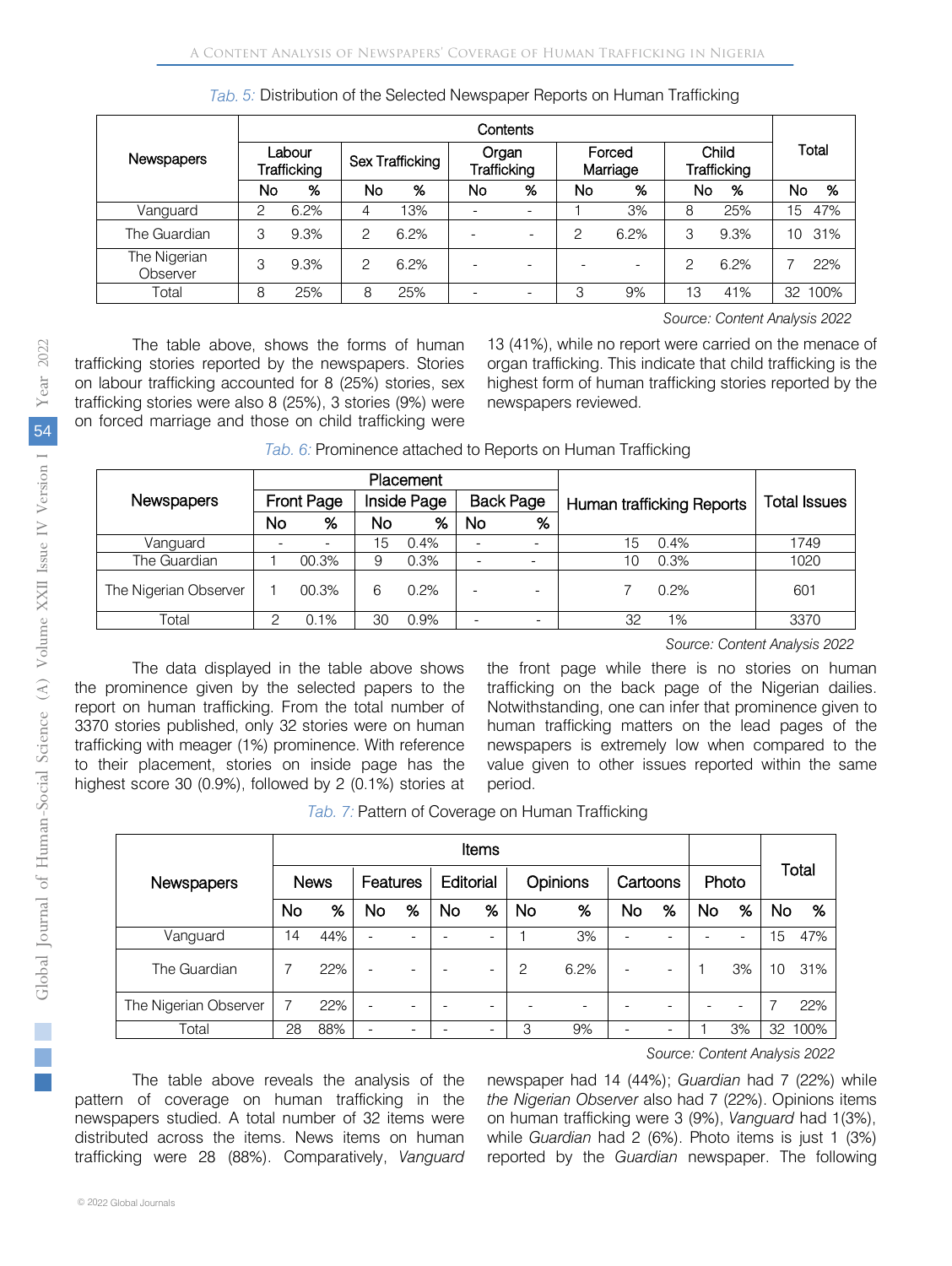content matters: editorial, features and cartoon had no entry on human trafficking. This meant that none of the papers discussed the issue of human trafficking in their editorial, features and cartoons. However, the majority of the coverage on human trafficking was in the news genre (88%) which is followed by the opinion genre (9%). On a comparative analysis, *Vanguard* newspaper had the highest news item on human trafficking.

|                       |           | Space allocated to stories |           |                  |                     |       |    |      |  |  |  |
|-----------------------|-----------|----------------------------|-----------|------------------|---------------------|-------|----|------|--|--|--|
| <b>Newspapers</b>     | Full Page |                            |           | <b>Half Page</b> | Less than half Page | Total |    |      |  |  |  |
|                       | No        | %                          | <b>No</b> | %                | No                  | ℅     | NΟ | %    |  |  |  |
| Vanguard              |           |                            |           | 3%               | 14                  | 44%   | 15 | 47%  |  |  |  |
| The Guardian          |           |                            |           |                  | 10                  | 31%   | 10 | 31%  |  |  |  |
| The Nigerian Observer |           |                            |           |                  |                     | 22%   |    | 22%  |  |  |  |
| Total                 |           |                            |           | 3%               | 31                  | 97%   |    | 100% |  |  |  |

*Tab. 8:* Volume of Space Allocated by the Newspapers

Table 8, above indicates the volume of space allocated to the coverage of human trafficking stories. The papers devoted less than half page (97%) to human trafficking stories, following by half a page (3%). The three dailies did not allocated full page to any of their stories on human trafficking. The *Vanguard* newspaper devoted most of its pages to cover the incident more than other newspapers.

# VI. Discussion of Findings

*Research Question One: What was the frequency of coverage given to human trafficking stories in the selected newspapers?*

The result of this study from the analysis of data responding to this research question showed that the selected newspapers gave 17% of their coverage to human trafficking from the total number of 180 newspapers studied and also only 32 (1%) frequency in their reports on human trafficking from their total number of 3770 stories published (See table 1, 2 and 6). With this result therefore, we infer that the newspapers did not attach significance to stories relating to human trafficking, this is evident in their infrequent reporting of the discourse. This however is not contrary to the result of Nkememena (2009) and Egbo (2012) that found out that most of their study stories did not get adequate consideration due to the low incidence scores in media reports. Another evidence in the study findings in reference to space allotment showed that human trafficking stories in the papers reviewed is relatively low because most of the stories found were in less than half pages across all the selected newspapers. This is also an indication that human trafficking stories did not enjoy much space and the implication of this trend is that human trafficking stories did not have adequate coverage from the newspapers. This result is disturbing because frequency is one of the important indicators of agenda setting (Folarin 1998 as cited in Ikechukwu 2015). Also, a study conducted by Gever (2014) in Ikechukwu (2015, p. 182) indicate that frequency is an

important indicator which influences audience understanding.

*Source: Content Analysis 2022*

*Research Question Two: What was the prominence accorded to the reports on human trafficking?*

The analysis in table 6, revealed that 30 (0.9%) of the stories were placed on the inside pages while 2(0.1%) at the front page of the newspapers studied.

With reference to the age-long practice in the print media, stories considered of utmost importance are given prominence through lavish display on both front and back pages where readers could easily notice them while those of less importance are situated in the inside pages of the papers. By implication, this indicates that the prominence accorded to the stories on human trafficking were extremely low when compared to the value given to other issues reported within the same period. This means that the selected newspapers did not give adequate attention to the issue of human trafficking. This result is worrying because of the severity and complexity of the problem. The result of this study corroborates with that of Egbo (2012), which reported that the three dallies studied did not attach importance to sexual violence issue based on the premise on their placement of sexual violence reports. He further states that placement of story is not only an indication of adjudged importance of the story by newspapers which invariably influence people's perception of such issue being important but also, it makes the story strategic for audience attention.

#### *Research Question Three: What were the patterns of coverage used to sensitize the society about the ills of human trafficking?*

Data analysis in table 7, shown quite a differential pattern in the distribution of entries. Findings revealed that most of the stories were news stories which is validated by 88%. This however is collaborates with the result of Nkememena, 2009; Gulati, 2011; Egbo, 2012; Stanford et. al., 2016; Reichert, Houston-Kolnik, Vasquez, & Peterson, 2018), that found out that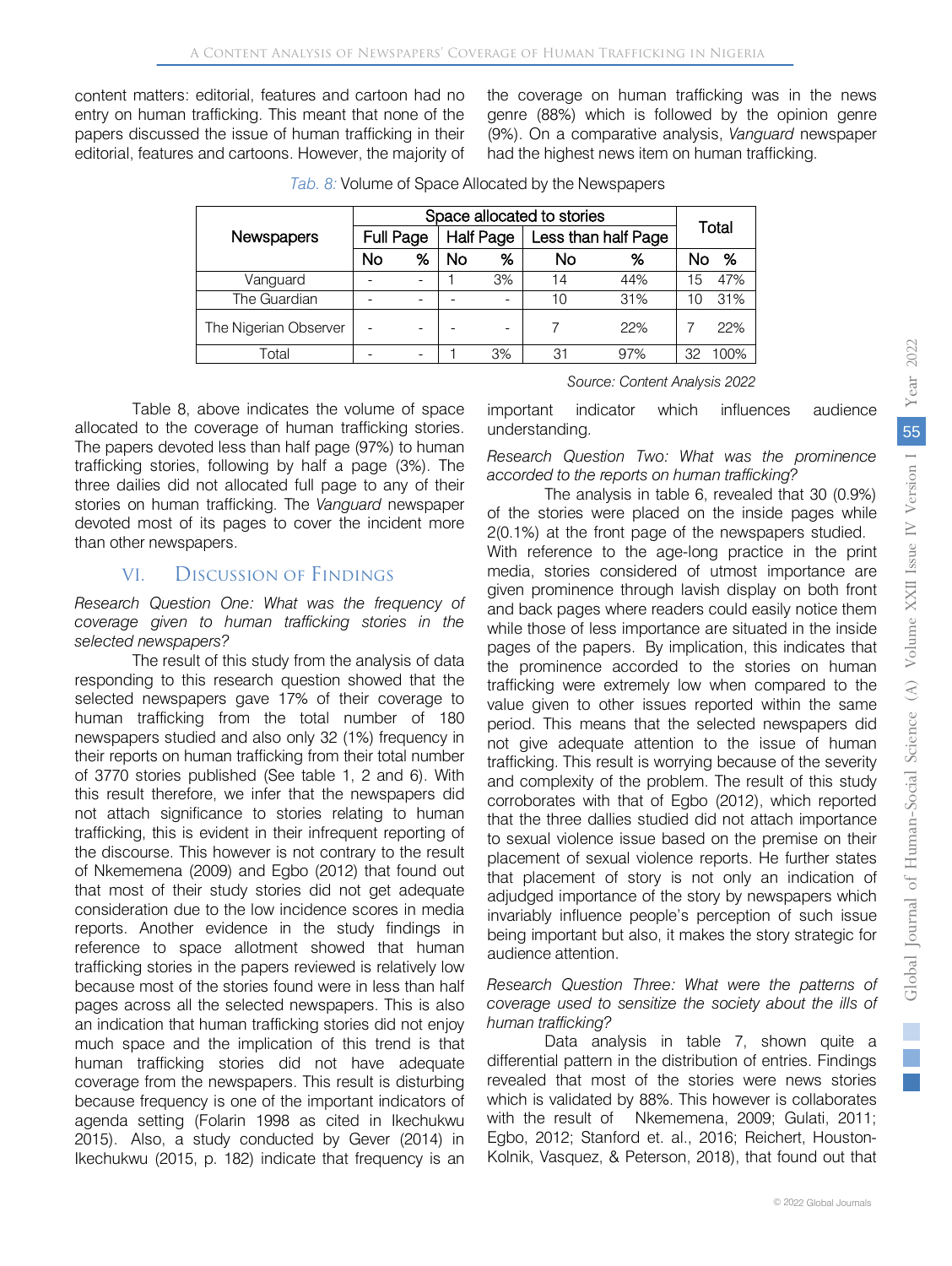straight news. This is followed by opinion articles with 9%. This could mean that some readers were able to send their opinions to the papers following the activities of the menace as they unfold during the period understudy. The findings, further showed that the three dailies- *Vanguard, the Guardian and the Nigerian Observer* have no entry of human trafficking stories in their editorial page. This was not expected as editorial give readers the stand of the newspaper house on the issue, given the fact that human trafficking as an issue has drawn the attention of local, national and international communities. A study by Aja (2010) cited in Okoro et al (2015) showed that factors like editorial idiosyncrasy, ownership and house style might be responsible for determining the pattern of newspaper coverage. the most used genre in reporting crime issues were

#### *Research Question Four: What is the dominant form of human trafficking reported in the selected newspapers?*

The analysis of the data responding to this research question showed that child trafficking with 41% is the dominant form of human trafficking stories reported by the three dailies (See table 5). With this result, it could mean that Nigerians are in the habit of trafficking children since they are defenseless and inevitably depend on their immediate human and material environment to cater for their numerous needs or that the phenomenon of baby factory might have promoted child trafficking by creating room for exploiting young girls with undesirable conception. Makinde et al (2015) in Salihu and Chutiyami (2016, p. 33) define baby factories as building, hospitals or orphanages to places for young girls and women to give birth to children for sale in the black market, often to infertile couples, or into trafficking rings". This form of abuse operates in a shadow simply because of the stigma attached to undesirable conception by teenagers, and poor economic status which poses them to offer themselves for little financial gain. Nkememena (2009) in her study, stated that the continuation of such abuses and exploitations would seriously undermine the developmental capacity of children, thereby mortgaging the future of the entire nation.

# VII. Conclusion

The media are known to be socially responsible in reporting news event of national importance. They are expected to inform both the public and government, by creating a particular view in the minds of the people in terms of educating, sensitizing and mobilizing them for actions against human trafficking. Though the media have lived up to expectation in setting the agenda for public discourse by serving as a source of information but findings from this study have demonstrated that media reports to a very low extent have been able to publicize the activities of human trafficking which is

evident in their infrequent reporting, placement of reports and rare use of editorial in their patterns of reporting. Furthermore, human trafficking stories were mostly presented in news format which by implication, prevents a more comprehensive human trafficking news reporting as well as drawing conclusions from more varied, nuanced sources and viewpoints (Sanford et al., 2016). This situation might hinder members of the society from having expanded knowledge and understanding on salient and more complex issues surrounding human trafficking.

# VIII. Recommendations

As a result of the outcome of the present study and related issues raised it was recommended that:

- 1) The press should draw more attention to the dangers of human trafficking by increasing the level of their reports on the issue. This will help in creating more awareness about human trafficking related risks and also in monitoring human trafficking trends in the country.
- 2) The media should undertake an in-depth investigative reporting of human trafficking in order to discover more balanced, broader and nuanced perspectives that could help in the understanding of the problem. The press at all levels should also explore more of the news genres, forms and accord more prominence to human trafficking stories.
- 3) Greater efforts should be made by the government agencies, non-governmental organization and the media to undertake massive campaign to enlighten the populace that there are no greener pasture to collect on the streets on the developed countries. This would help dissuade them from becoming victims of trafficking as a result of false impression.
- 4) The government should ensure effectively implementation of all of the ratified international laws and regulations, in particular the Palemo protocol (2000), the UNCRC, the ILO Convention No. 182 and the CEDAW, in order to provide an environment conducive to the elimination of human trafficking in Nigeria and the focus must be on all forms of trafficking. Considering the fact that any law without enforcement is bound to fail.
- 5) The security agencies, particularly those along the borders, like the Nigerian immigration Services and the Nigerian Customs Service, should be trained in the area of tracking down syndicates involved in the heinous crime. The Nigerian Police will also have a role to play in detecting perpetrators of the crime (Olube, 2015).

# References Références Referencias

1. Adepelumi, P. (2015). The root causes of human trafficking in Nigeria. *African Center for Advocacy & Human Development*, 27 (3), 1-7.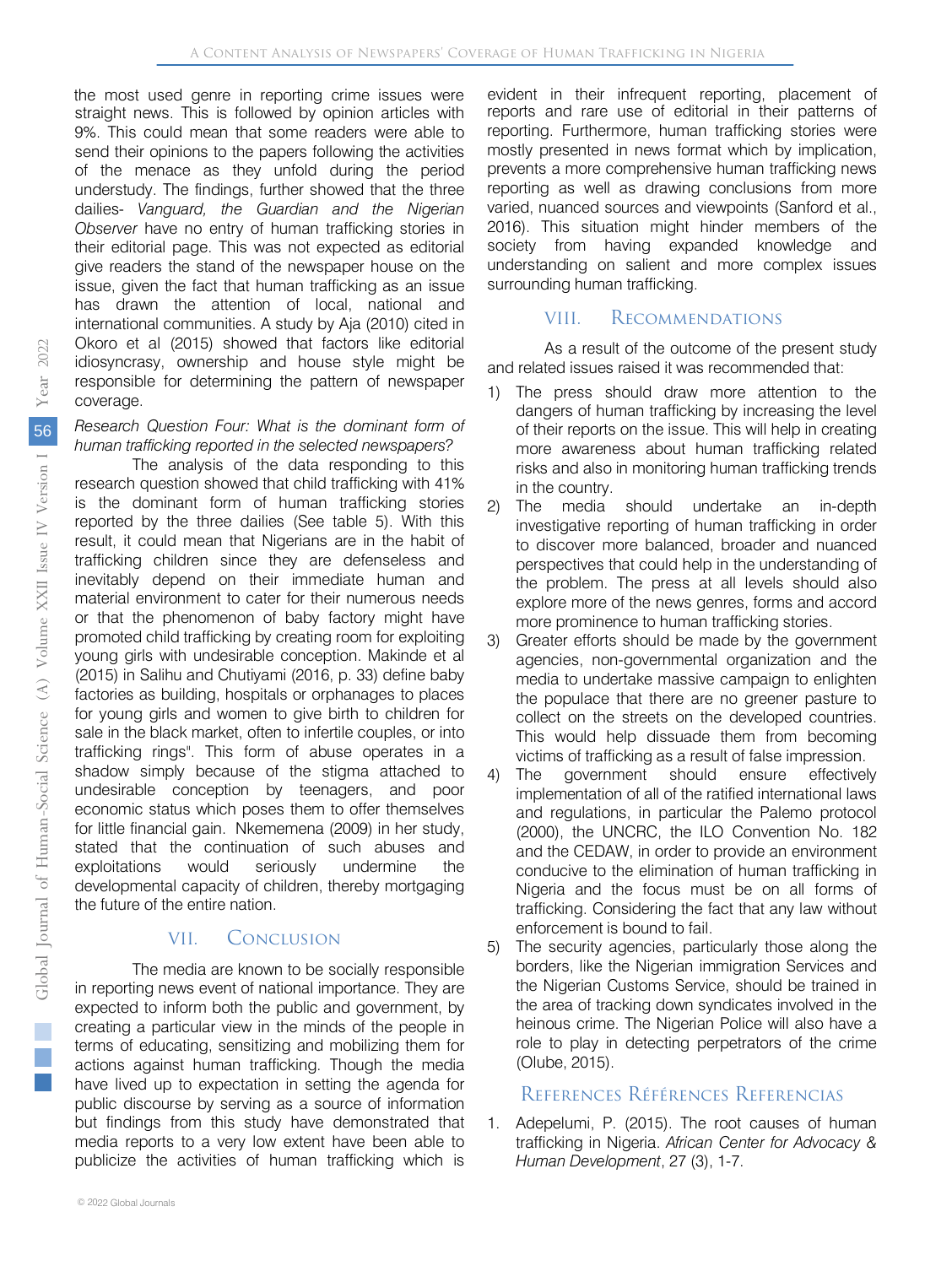- 2. Adepoju, A. (2005). Review of research and data on human trafficking in sub-saharan Africa. *International Migration, 43(1/2).* USA: Blackwell Publishing Ltd.
- 3. Allais, C. (2006). *An overview of human trafficking in sub-saharan Africa*. A paper presented at the Joint Area Centers Annual Symposium: Criminal Trafficking and Slavery: the dark side of global and regional migration. Champaign: Illinois.
- 4. Atkinson, H. G., Curnin, k. J., & Hanson, N. C. (2016). U.S State laws addressing human trafficking: Education of and mandatory reporting by health care providers and other professionals. *Journal of Human Trafficking*, 2(2), 111-138. http:// dx.doi.org/10. 1080/23322705.2016.1175885
- 5. Badejo, F. A. (2009). *Human trafficking as social issue in Nigeria: A Multi-stream formative social marketing approach*. (Doctoral Dissertations). Griffith Business School, Griffith University.
- 6. Borer, M. (2015). *Human trafficking in the media: Who, what, where, and why?*. Honors College. *University of Maine*. Retrieved from https://digital commons.library.umaine.edu/honors/225
- 7. Curtis, R. R. (2012). *Sex trafficking: How the media portrays victims and reflects legislation*. (Graduate Theses and Dissertations). 12305. https://lib.dr.ia state.edu/etd/12305
- 8. Egbo, G.C. (2012). *An evaluation of newspaper coverage of sexual violence against women and children in selected Nigerian newspapers*. (Master's Thesis). Nnamdi Azikiwe University, Akwa.
- 9. Esdras, D. (2016). *Trafficking in human beings and Greek mass media: Guide for journalists*. A products of the "EquaL Community Initiative Project "ASPIDDA: Combating Exploitation–Creating Perspective". Retrieved from: http://trafficking\_in\_ human beings and greek mass media-guide for journalists\_en\_1,pdf
- 10. Farrell, A., & Reichert, J. (2017). Using U.S lawenforcement data: Promise and limits in measuring human trafficking. *Journal of Human Trafficking*, 1.
- 11. Gregoriou, C., & Ras, I.A. (2018). Call for purge on the people traffickers: An investigation into British newspapers' representation of transnational human trafficking, 2000–2016. In C. Gregoriou (Eds.), *Representations of Transnational Human Trafficking*. Palgrave Pivot: Cham. [https://doi.org/10.1007/978-](https://doi.org/10.1007/978-3-319-78214-0_2) [3-319-78214-0\\_2](https://doi.org/10.1007/978-3-319-78214-0_2)
- 12. Gulati, G. J. (2010). Media representation of human trafficking in the United States, great Britain, and Canada. Retrieved https://papers.ssrn.com/sol3/ papers.cfm?abstract\_id=1633574
- 13. Gulati, G. J. (2011). News frames and story triggers in the media's coverage of human trafficking. *Human Rights Review*, 12(3), 363–379.
- 14. Ikechukwu, S. C. (2015). Press coverage of low back pain in Nigeria. *International Journal of*

*Communication: An Interdisciplinary Journal of communication. 17, 117-185*

- 15. Iyanda, R. O., & Nwogwogwo, N. (2016). Globalization and rising human trafficking in Nigeria. *Kuwait Chapter of Arabian Journal of Business and Management Review.* 5(6).
- 16. Johnston, A., Friedman, B., & Sobel, M. (2015). Framing an emerging issue: How U.S print and broadcast news media covered sex trafficking, 2008–2012. *Journal of Human Trafficking*, 1(3), 235–254.
- 17. Kovach, B., & Rosenstiel, T. (2007). *Elements of journalism: What news people should know and the public should expect*. New York: Three Rivers Press.
- 18. Leighly, J. E. (2014). *Mass media and politics: A social science perspectives*. Boston: Houston Mifflin Company.
- 19. Marchionni, D. (2012). International human trafficking: An agenda-building analysis of the US and British press. *International Communication Gazette*, 74(2), 145-158. Retrieved from gaz.sage pub.com
- 20. McQuail, D. (2010) *McQuail's Mass Communication Theory* (6<sup>th</sup> ed.). London: Sage.
- 21. Middleton, M. (2009). Social responsibility in the media. *Centre for International Media Ethics*, Oxford University. Retrieved from http://www.caluniv.ac.in/ global-mdia-journal/DOCOUMENT/Document%206. pdf
- 22. Mohammed, O. S. (2015). A Content analysis of Nigeria national security issues reportage by the *Daily Trust* and the *Punch* newspapers in 2013. *International Journal of Communication: An Interdisciplinary Journal of communication. 17, 143- 153.*
- 23. Njoku, A. O. (2015). Human trafficking and its effects on national image: The Nigerian case. *International Journal of Multidisciplinary Academic Research*. Retrieved from www.multidisciplinary journals.com
- 24. Njoku, C.U. (1994). *Contemporary social problems*. Abuja: Novatel Press Ltd.
- 25. Nkememena, A. C. (2009). Press coverage of child trafficking in Nigeria: A content analysis of *Daily Sun and Vanguard* newspapers. (Master's Thesis), University of Nigeria, Nsukka.
- 26. Oboh, G. E (2004). Press reports on the activities of the pentecostal churches in Nigeria: May, 1999- May, 2002. *Journal of Society, Development and Public Health*. *(JSDPH). 1, 99-118.*
- 27. Oboh, G.E. (2014). *Mediatisation of Nigerian elections: Issues and perspectives for African democracy*. Ibadan: Stirling-Horden Publishers Ltd.
- 28. Oboh, G.E. (2016). Reflecting on the Nigerian media, elections, and the African democracy. SAGE Open, 1-10.